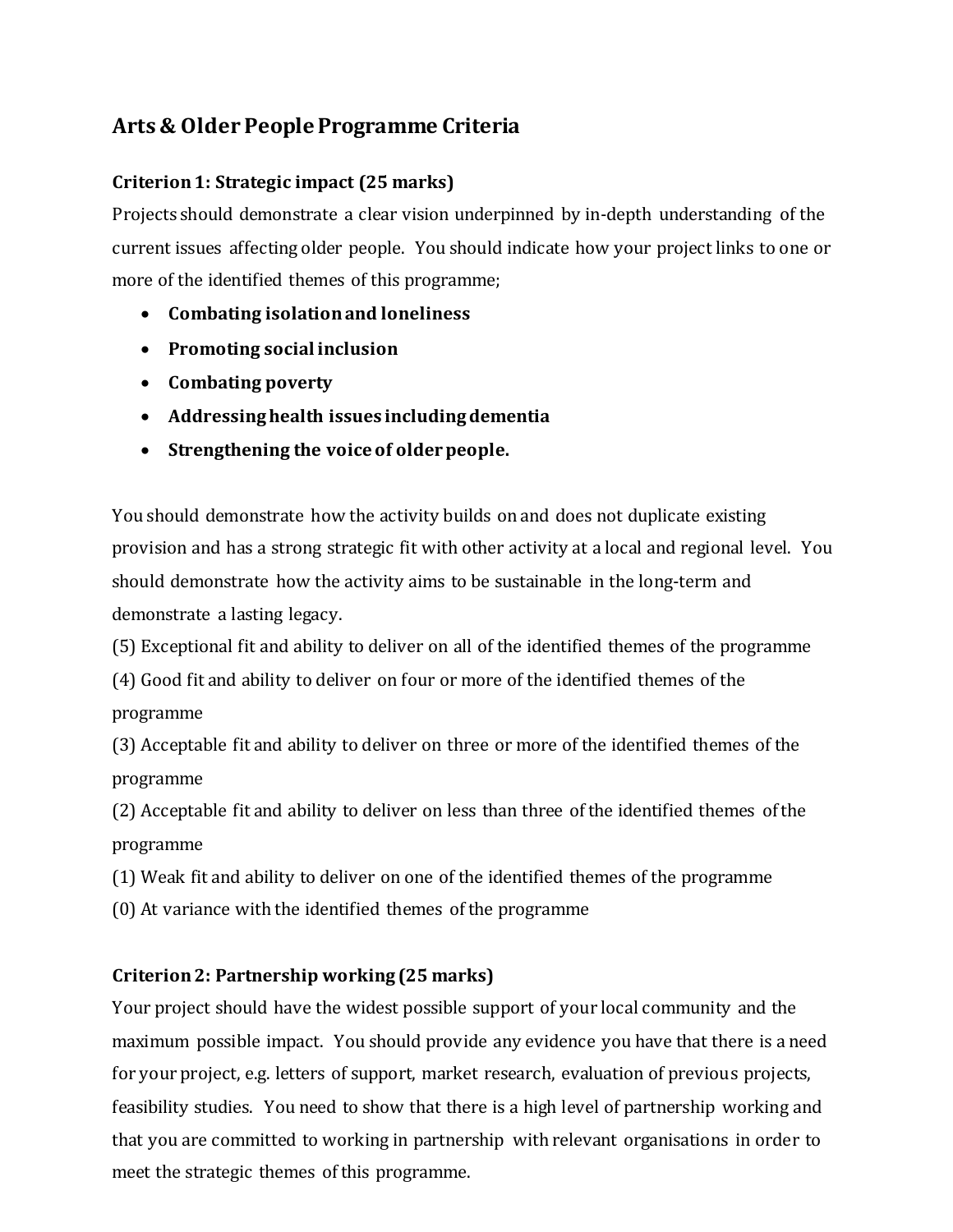(5) Significant commitment and strong evidence of working in partnership with relevant organisations.

(4) Clear commitment and good evidence of working in partnership with relevant organisations

(3) Evidence of a commitment to achieving an acceptable and appropriate level of working in partnership with relevant groups

(2) Limited evidence to demonstrate commitment to working in partnership with relevant groups

(1) Negligible evidence to demonstrate commitment to working in partnership with relevant groups

(0) No evidence demonstrating commitment to working in partnership with relevant groups

#### **Criterion 3: Quality of arts activities planned (25 marks)**

You will need to demonstrate how your project will focus on supporting older people to engage with the arts as audiences or participants. You will need to demonstrate how the project has been or will be developed through consultation with older people and that it is respectful of and empowering for older people. You must show how the project will prioritise excellence in both the art and the approach to engaging older people; including working with artists or arts organisations with a proven track record in this area.

The application should include the names, skills and experience of artists and the other main people who will be involved in the project. If you have not identified artists then you must demonstrate how you intend to identify and recruit the artist.. We can support you in doing this by providing guidance on where to source artists and arts organisations.

#### **Quality of the artist/s (5 marks x 2)**

- (5) Artists of international standard
- (4) Artists with national reputation and expertise
- (3) Artists with local experience
- (2) Artists with limited reputation/experience
- (1) Artists with negligible reputation/experience?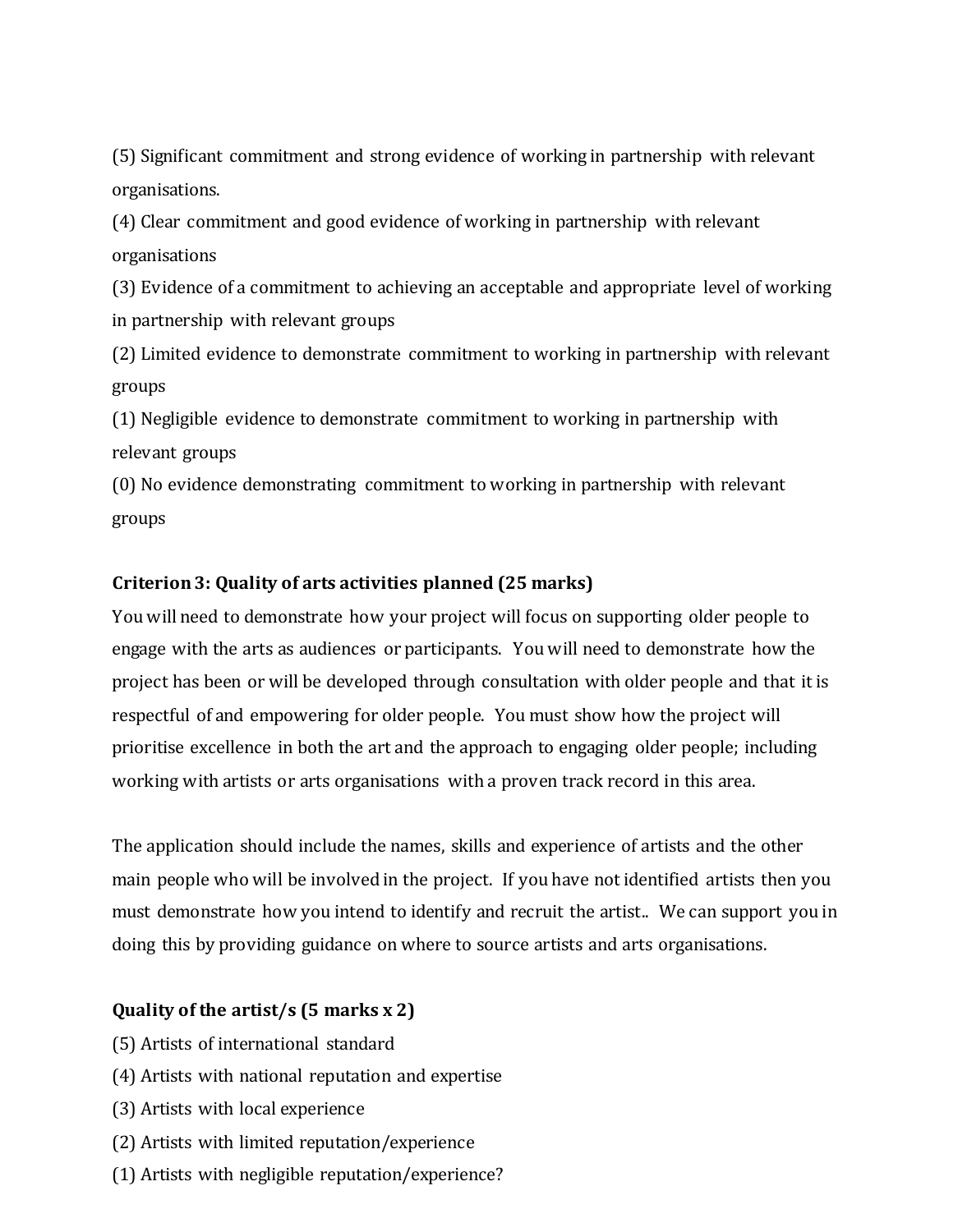### **Quality of Engagement (5 marks x 3)**

(5) Evidence of a strong commitment to achieving an excellent quality of engagement with older people, imaginative in approach with an excellent standard of artistic processes and practice

(4) Evidence of a commitment to achieving a good quality of engagement with older people, consistent approach with a good standard of artistic processes and practice (3) Evidence of a commitment to achieving an acceptable and appropriate level of engagement with older people with an average standard of artistic processes and practice. (2) Limited evidence to demonstrate its commitment to providing engagement with older people with a below average standard of artistic processes and practice. (1) Negligible evidence to demonstrate its commitment to providing engagement with

older people with an unacceptable standard of artistic processes and practice.

### **Criterion 4: Organisational and Project Viability (25 marks)**

You need to tell us about any plans you have already made and how you will manage and carry out the project to achieve its aims. You need to show how you will manage the main stages of your project and what each stage contains. You have to demonstrate that your project represents good value for money. You should tell us what financial control systems you have in place to make sure that money is spent wisely.

## **Effective Project Planning and Management (5 marks x 3)**

(5) Excellent, achievable project plan; evidence that the project will be well managed

- (4) Well considered plans; evidence that the project will be well managed
- (3) Appropriate planning; evidence that the project will be managed
- (2) Limited evidence of planning/unrealistic, unachievable plans; poor management
- (1) Negligible evidence of planning and management

# **Value for Money (5 marks x 2)**

(5) Well planned and constructed costings; budget represents excellent value for money for the type of project proposed.

(4) Good evidence of planned costings; budget represents good value for money for the type of project proposed.